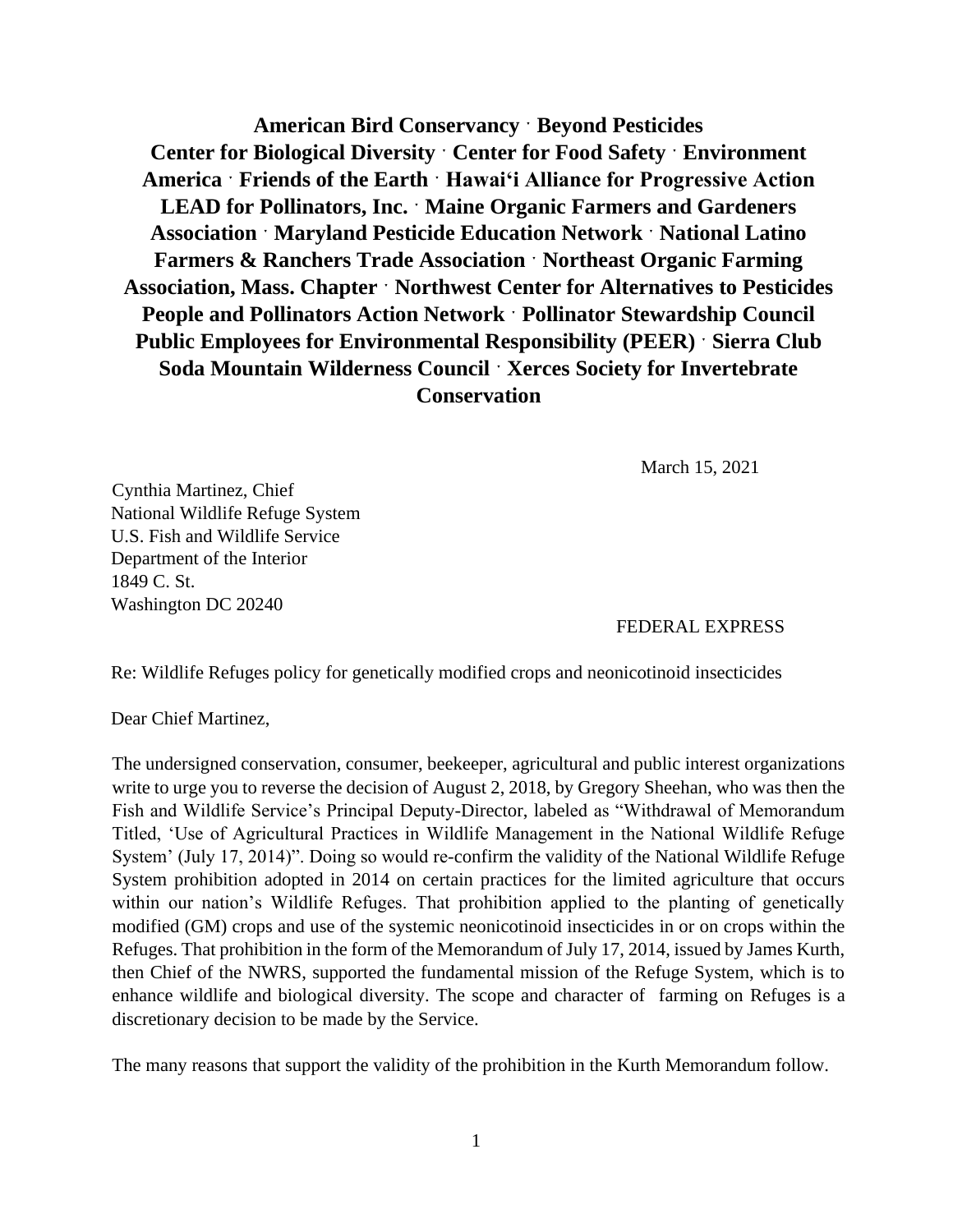**First**, it is significant that almost three years later there appears to be no significant utilization of GM crops or neonicotinoid insecticides within the Refuges after Mr. Sheehan lifted the prohibition on their use. This has been primarily due to National Environmental Policy Act (NEPA) concerns and, most fundamentally, the lack of interest within most of the NWRS Regions in allowing the use of these technologies. Thus, we are aware of no evidence that reinstating the former wellsupported 2014 prohibition would harm reliance interests of current farmers within the System.

**Second,** in support of the Service's decision to phase out use of neonicotinoid insecticides, Chief Kurth explicitly found that the "prophylactic use, such as a seed treatment, of the neonicotinoid pesticides that can distribute systemically in a plant and can potentially affect a broad spectrum of non-target species is not consistent with Service policy" or the Refuge Act.<sup>1</sup> Prophylactic use of pre-treated seeds violated the NWRS Integrated Pest Management (IPM) policy, which requires establishment of certain levels of pest before pesticides can be applied. With respect to the continued planting of GM crops, Chief Kurth further explicitly found that because "[r]efuges throughout the country" had successfully demonstrated their ability to meet wildlife management objectives and accomplish refuge purposes and the objectives of the Refuge Act without the use of GM crops, that it was "no longer possible to say that [the use of GM crops] is essential to meet wildlife management objectives," and that as a general policy such practices must be discontinued except in unusual circumstances. The Service's adoption of the Kurth Memorandum was deemed necessary to comply with its Biological Integrity, Diversity and Environmental Health policy, at 601 FWS 3.

Available information indicates that all Refuges in the NWRS, except those granted a specific exception in the 2014 Kurth Memorandum, did in fact discontinue the use of neonicotinoids prior to the 2018 Sheehan decision. This is less clear as far as GM crop planting, but it is believed that they were similarly discontinued throughout the System by 2018**.**

The 2018 Sheehan decision explained neither how the use of harmful neonicotinoid pesticides and GM crops could be allowed in compatibility with Service policy nor with the requirements of the Refuge Act. Yet, such compatibility is required under Service regulation 50 C.F.R. § 26.41(d), or else the practice must be terminated or modified. Specifically, if the practice is a "public or private economic use of the natural resources of any national wildlife refuge," such as a farming practice, the Service only may authorize it after it "determine[s] that the use **contributes** to the achievement of the national wildlife refuge purposes or the National Wildlife Refuge System mission." 50 C.F.R. § 29.1 (emphasis added). The Kurth Memorandum complied with these regulations; however, the Sheehan decision did not.

**Third,** regarding the prohibition on planting GM crops within Refuges: the most obvious concerns are GM glyphosate-resistant crops, which pose severe harm to imperiled monarch butterflies, beneficial pollinators, and other wildlife that depend on marginal vegetation in and around crop fields. This herbicide resistance in the crop allows farmers to extirpate all such non-resistant vegetation. Monarchs, and their unique North American migration, may be headed toward

<sup>&</sup>lt;sup>1</sup> National Wildlife Refuge System Administration Act, as amended by the National Wildlife Refuge System Improvement Act. 16 U.S.C. §§ 668dd-668ee.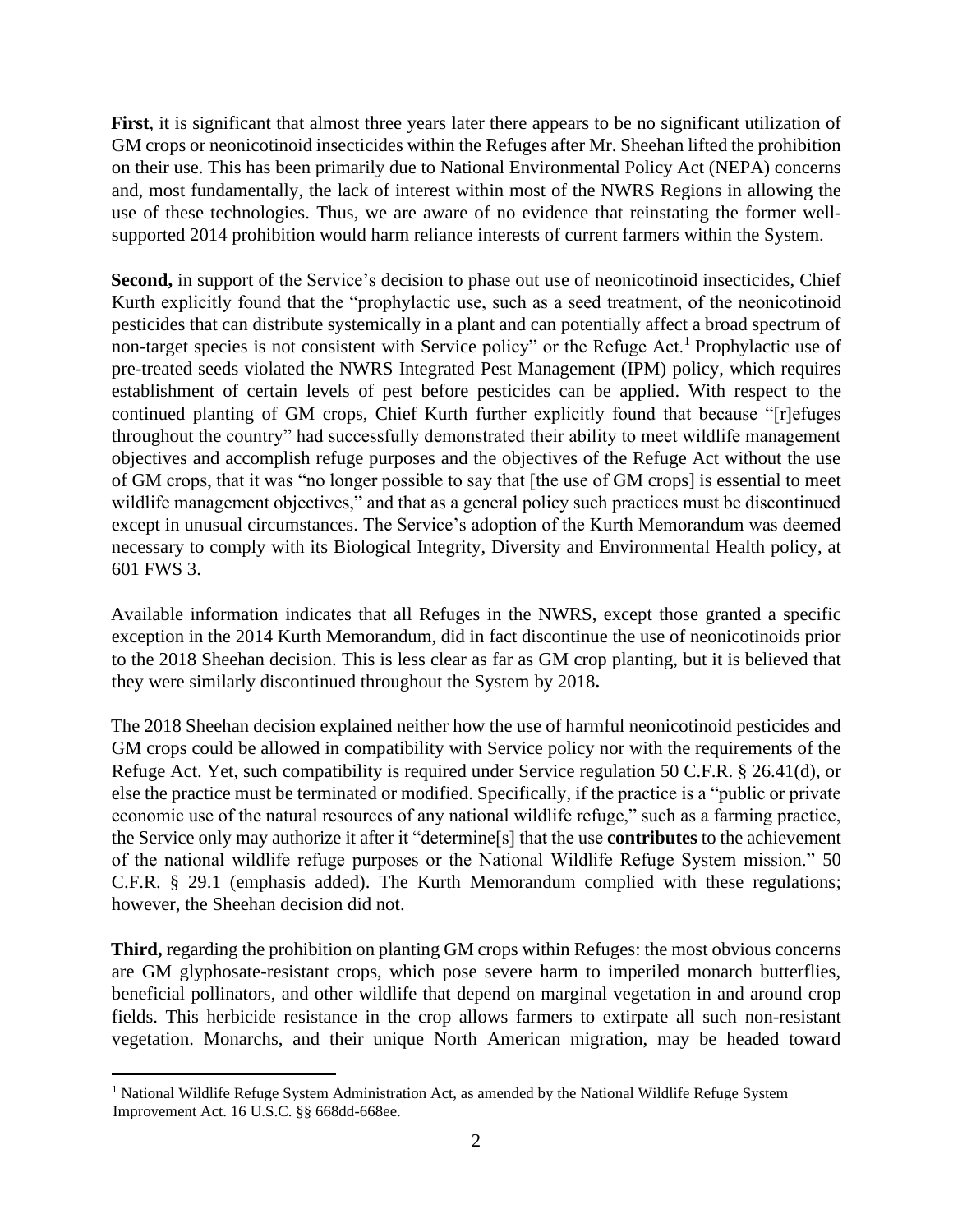extinction unless strong protections are put in place. Monarchs should be able to find nutritious milkweed plants (upon which they are 100% dependent) on Refuges, but allowing the use of glyphosate-resistant crops would eliminate such plants from important habitat areas within Refuges.<sup>2</sup>

Now GM dicamba-resistant crops are an ongoing disaster in the dicamba-heavy States, including potentially for the scores of National Wildlife Refuges within those States. Refuge System managers must examine the repeated documentation of harm GM dicamba-resistant crops have caused to surrounding shrubs, trees and vegetation of all kinds, upon which the wildlife under their stewardship depends.<sup>3</sup>

A large variety of vertebrates and invertebrates depend on the natural vegetation found within Refuges. Elimination of marginal vegetation as a direct effect of the planting of GM herbicideresistant crops is completely contrary to the Refuge System's mission.

**Fourth**, regarding the neonicotinoid insecticides: the nationwide Refuge System prohibition issued by Chief Kurth had the foundation of detailed Guidelines and a scientific review paper prepared by the Pacific Region that set out the risks of neonicotinoids to wildlife. 4 It also rested on extensive analysis by the Service's contaminants scientist, Dr. Lisa Williams. Her 2014 presentation on the risks of neonicotinoids formed part of her national recognition for receiving the Service's Science Leadership Award, given to the top agency scientist of the year.<sup>5</sup>

Nearly every Refuge within the System conserves at least one plant or animal listed as endangered or threatened under the Endangered Species Act (ESA). An estimated 59 Refuges were established for the primary purpose of protecting imperiled wildlife. Further, your agency has made numerous determinations of the actual harms that neonicotinoids pose to ESA-listed species. For example, the Service listed the Powesheik skipperling (endangered) and Dakota skipper (threatened) under the ESA in October 2014, and in doing so emphasized the impacts on these butterflies specifically from the neonicotinoid pesticides such as thiamethoxam and clothianidin products used as seed treatments. 79 Fed. Reg. 63672, 63737 (Oct. 24, 2014).<sup>6</sup>

<sup>&</sup>lt;sup>2</sup> Thogmartin, W. et al. 2017. Monarch butterfly population decline in North America: identifying the threatening processes. *R. Soc. open sci.* 4:170760[, http://dx.doi.org/10.1098/rsos.170760.](http://dx.doi.org/10.1098/rsos.170760)

<sup>3</sup> Bennett, D. 2017. Might dicamba be affecting pollinators? *Delta Farm Press* Sep. 26, at: [www.deltafarmpress.com/soybeans/might](http://www.deltafarmpress.com/soybeans/might)[-dicamba-be-affecting-pollinators.](http://www.deltafarmpress.com/soybeans/might-dicamba-be-affecting-pollinators) 

<sup>4</sup> FWS. Region 1. 2014. *Guidelines regarding the interim use and phase out of neonicotinoid insecticides to grow agricultural crops for wildlife on NWRs in the Pacific Region*, dated July 9, 2014. and Engler, J. USFWS, Region 1. 2014. *References for Neonicotinoid Information Sheet*, unpublished report.

<sup>5</sup> Dr. Williams' 2014 award presentation on neonicotinoids is no longer on the Service website. However, a comparable presentation is summarized in: Association of Fish and Wildlife Agencies, Midwest Wildlife and Fish Health Committee Meeting, April 7-8, 2015, page 5, on "Neonicotinoids – Presented by Lisa Williams, USFWS," at: [http://www.mafwa.org/wp-content/uploads/2011/06/f-w-health\\_rpt15.pdf.](http://www.mafwa.org/wp-content/uploads/2011/06/f-w-health_rpt15.pdf)

<sup>6</sup> FWS. Endangered and Threatened Wildlife and Plants; Threatened Species Status for Dakota Skipper and Endangered Species Status for Poweshiek Skipperling; Final Rule. 79 Fed. Reg. 63672 (Oct. 24, 2014), at: [www.fws.gov/midwest/endangered/insects/dask/pdf/FRButterflyFinalListing24Oct2014.pdf](http://www.fws.gov/midwest/endangered/insects/dask/pdf/FRButterflyFinalListing24Oct2014.pdf) . In the listing, the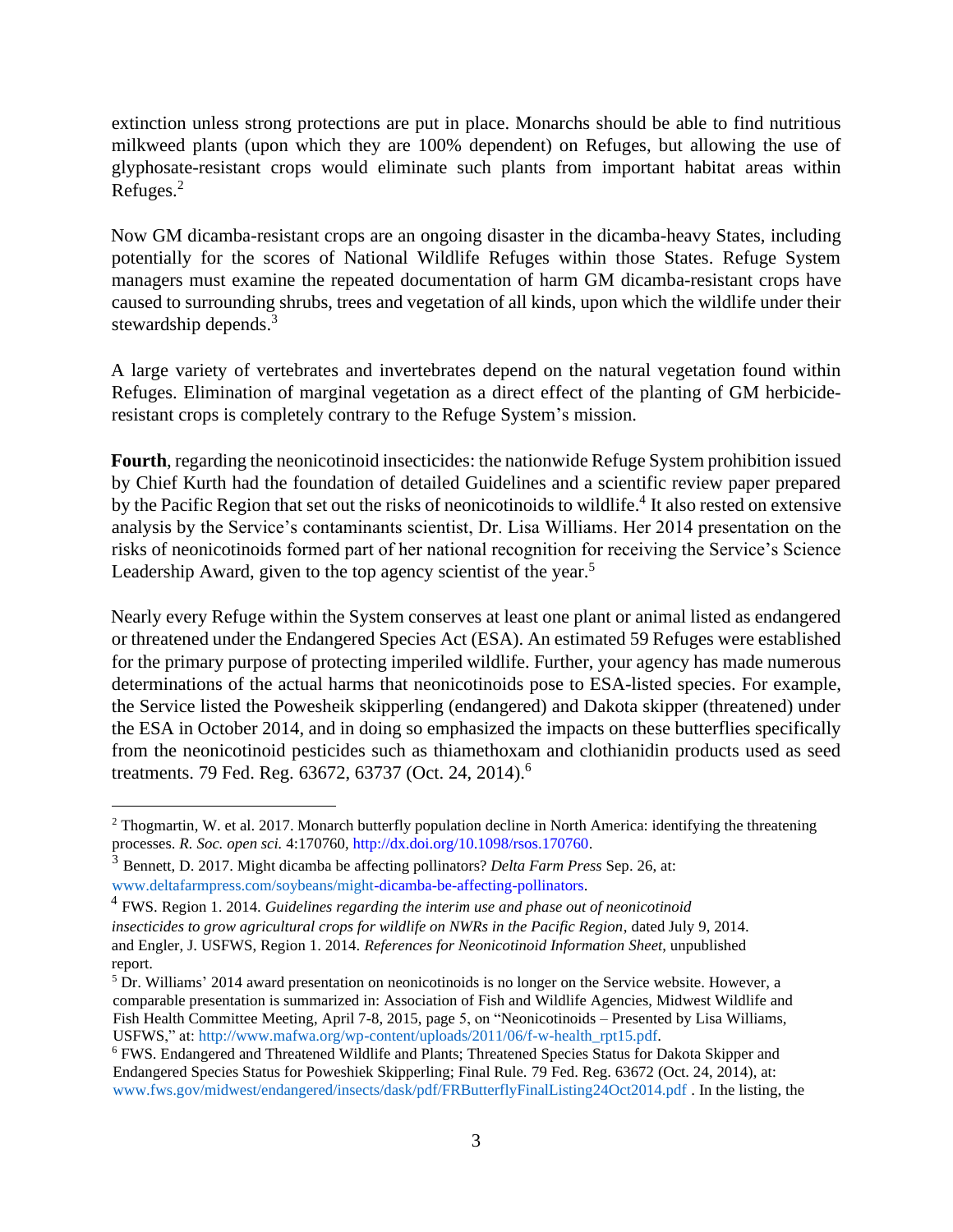Similarly, in deciding not to de-list the valley elderberry longhorn beetle in 2014, Service biologists explained that neonicotinoids were used extensively in California and were "particularly toxic to insects in small quantities." 79 Fed. Reg. 55874, 55906 (Sept. 17, 2014). After discussing neonicotinoid studies showing harmful exposure effects the Service concluded that "pesticides are likely present in areas around and adjacent to valley elderberry longhorn beetle habitat," and concluded that "pesticide impacts to the species and its habitat are likely." In drafting a 2016 Recovery Plan for the endangered piping plover your agency also discussed the neonicotinoids, stating that more analysis was needed of risks, but that use of these insecticides could well be having a negative effect on the entire piping plover population.<sup>7</sup> The Service also has recognized neonicotinoid seed-coatings as a threat to the ESA-listed western yellowbilled cuckoo, $8$  and that neonicotinoids are a contaminant of concern for the northern long-eared bat.<sup>9</sup> An independent expert, Dr. Pierre Mineau, one of the foremost avian toxicologists in the world, identified foreseeable harm from consumption of neonicotinoid-coated corn and soybean seeds to at least three other listed birds depend on Wildlife Refuges.<sup>10</sup> These are the Attwater prairie chicken (associated with the Attwater Prairie Chicken National Wildlife Refuge in Texas), the Mississippi sandhill crane (Mississippi Sandhill Crane National Wildlife Refuge) and the whooping crane (Aransas National Wildlife Refuge, Texas). This is not an exhaustive list; Dr. Mineau has indicated that many other Refuge-associated birds likely are similarly vulnerable.

Populations of game and farmland birds also are at risk including pheasants, grouse, bobwhite and partridges.<sup>11</sup> Consumption of neonicotinoid-coated seeds can cause direct mortality as well as sublethal effects, with a leading concern being harm to reproduction.<sup>12</sup> Conserving game birds is a key

Service explained: *The use of neonicotinoids on agricultural crops has dramatically increased in the last ten years and they are now the most widely used group of insecticides in the world. Neonicotinoids persist in the environment and are thought to accumulate in the soil from repeated applications over time. Insects can be exposed through multiple routes—neonicotinoids are used in seed dressings, foliar spray, soil irrigation water, soil drench, granular in pastures, tree injections, and topical applications to pets*. p. 63737.

<sup>7</sup> FWS, Draft Revised Recovery Plan for the Northern Great Plains Piping Plover, 36 (Mar. 2016), at: [https://www.fws.gov/mountain-](https://www.fws.gov/mountain-prairie/es/species/birds/pipingplover/2016/Vol%20I%20NGP%20Draft%20Revised%20Breeding%20Rec%20Plan.pdf)

[prairie/es/species/birds/pipingplover/2016/Vol%20I%20NGP%20Draft%20Revised%20Breeding%20Rec%20Plan.p](https://www.fws.gov/mountain-prairie/es/species/birds/pipingplover/2016/Vol%20I%20NGP%20Draft%20Revised%20Breeding%20Rec%20Plan.pdf) [df.](https://www.fws.gov/mountain-prairie/es/species/birds/pipingplover/2016/Vol%20I%20NGP%20Draft%20Revised%20Breeding%20Rec%20Plan.pdf)

<sup>8</sup> FWS, Determination of Threatened Status for the Western Distinct Population Segment of the Yellow-billed Cuckoo (*Coccyzus americanus*), 79 Fed. Reg. 59992, 60012 (Oct. 3, 2014).

<sup>9</sup> FWS, Threatened Species Status for the Northern Long-Eared Bat With 4(d) Rule, 80 Fed. Reg. 17974, 18003 (Apr. 2, 2015).

<sup>10</sup> Expert Declaration of Pierre Mineau, PhD., dated July 30, 2015. Filed in Ellis v. Pruitt, case no. 13-cv-01266MMC, U.S. District Court, Northern District of California. At: [https://ecf.cand.uscourts.gov.](https://ecf.cand.uscourts.gov/)

<sup>11</sup> Yijia, L. et al. 2020. Neonicotinoids and decline in bird biodiversity in the United States, *Nature Sustainability*. [DOI: 10.1038/s41893-020-0582-x.](http://dx.doi.org/10.1038/s41893-020-0582-x)

<sup>12</sup> Ertl, H. et al. 2018. Potential impact of neonicotinoid use on Northern bobwhite (*Colinus virginianus*) in Texas: A historical analysis. *PLoS ONE* 13:e0191100. [https://doi.org/10.1371/journal.pone.0191100;](https://doi.org/10.1371/journal.pone.0191100) Millott et al. 2016. Field evidence of bird poisonings by imidacloprid-treated seeds: a review of incidents reported by the French SAGIR network from 1995 to 2014. *Environ Sci Pollut Res* DOI 10.1007/s11356-016-8272y; Lopez-Antia et al. 2015. Risk assessment of pesticide seed treatment for farmland birds using refined field data*, Environmental Research* 136:97– 107.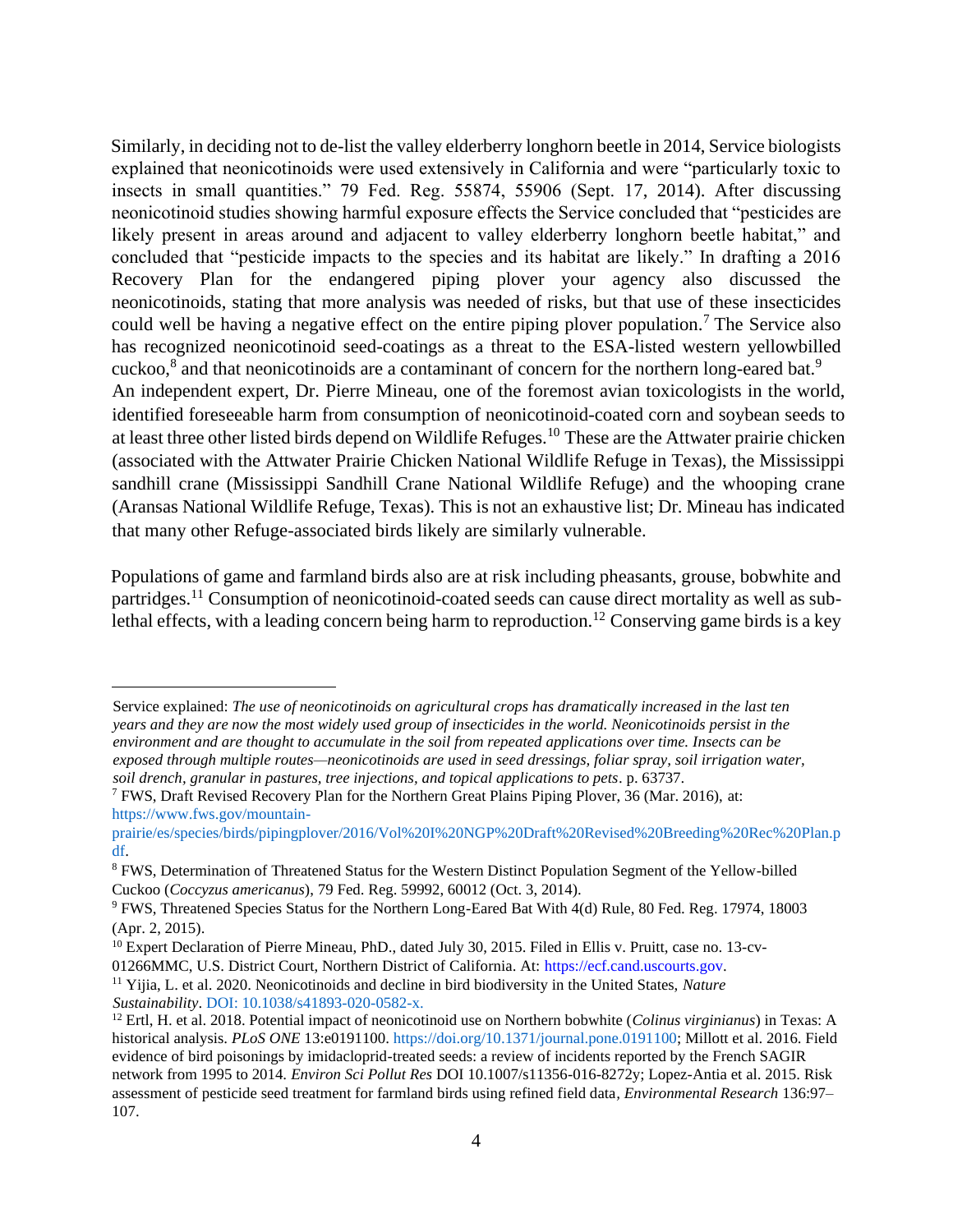role for Refuges. New science also indicates threats to white-tailed deer, which plainly reside throughout the Refuge System.<sup>13</sup>

As far as bees, the Service concluded that the neonicotinoid pesticides clothianidin and thiamethoxam "have been strongly implicated" in the "precipitous decline" of the rusty patched bumble bee. 82 Fed. Reg. 3186, 3190 (Jan. 11, 2017). Because rusty patched bumble bees are ground nesters the Service specifically singled out the impacts of neonicotinoid coatings on corn and soybean seeds. *Id.* at 3201. The Service went on to conclude that, while there are numerous causes of the bees' decline, "lethal and sublethal effects to bees have been documented for this class of chemicals, so it is reasonable to think that they *likely are contributing to the decline*." *Id.*  at 3198 (emphasis added). So, plainly such compounds should not be allowed on any of the scores of Refuges within the rusty patched bumble bee's broad range. Indeed, because they provide diverse forage vegetation and reliable water sources, Refuges are ideal for native bees and other pollinators of all kinds. Indeed, we urge you to consider broadening the prohibition to cover the use of all systemic insecticides and fungicides, beyond only neonicotinoids. A recent study on monarch butterflies and systemic fungicides found potential harm: a 12.5% reduction in butterfly wing length after exposures to fungicides azoxystrobin and trifloxystrobin.<sup>14</sup> Such harm has no place in Refuges.

In conclusion, we urge you to explicitly re-confirm the validity of the Refuge System's 2014 prohibition on GM crops and neonicotinoid insecticides, which remains both scientifically supported and necessary to comply with USFWS policy in these vital Refuges dedicated to conserving the nation's wildlife, including ESA-listed species. You are urged to do so in a way that the prohibition is firmly incorporated into your Biological Integrity, Diversity and Environmental Health Policy going forward, as well as in other applicable regulations. Doing so will strongly underscore the new Administration's re-commitment to your agency's mission. We will look forward to your prompt action.<sup>15</sup>

Sincerely,

**American Bird Conservancy Beyond Pesticides Center for Biological Diversity Center for Food Safety Environment America** 

<sup>&</sup>lt;sup>13</sup> Berheim, E. et al. 2019. Effects of Neonicotinoid Insecticides on Physiology and Reproductive Characteristics of Captive Female and Fawn White-tailed Deer. *Scientific Reports*. 9:4534

DOI: 10.1038/s41598-019-40994-9; and Daley, J. 2019. As Pesticide Turns Up in More Places, Safety Concerns Mount, *Scientific American*, Apr. 30*,* at: [www.scientificamerican.com/article/as-pesticide-turns-up-in](http://www.scientificamerican.com/article/as-pesticide-turns-up-in-more-places-safety-concerns-mount/)[more-places-safety-concerns-mount/.](http://www.scientificamerican.com/article/as-pesticide-turns-up-in-more-places-safety-concerns-mount/)

<sup>14</sup> Olaya-Arenas, P. et al. 2020. Larval pesticide exposure impacts monarch butterfly performance. *Sci Rep* 10, 14490[, https://doi.org/10.1038/s41598-020-71211-7.](https://doi.org/10.1038/s41598-020-71211-7)

<sup>&</sup>lt;sup>15</sup> Lead contact: Peter T. Jenkins, Senior Counsel, Public Employees for Environmental Responsibility, 962 Wayne Ave., Suite 610, Silver Spring, MD 20910 tel: 202.265.4189; email: [pjenkins@peer.org](mailto:pjenkins@peer.org)